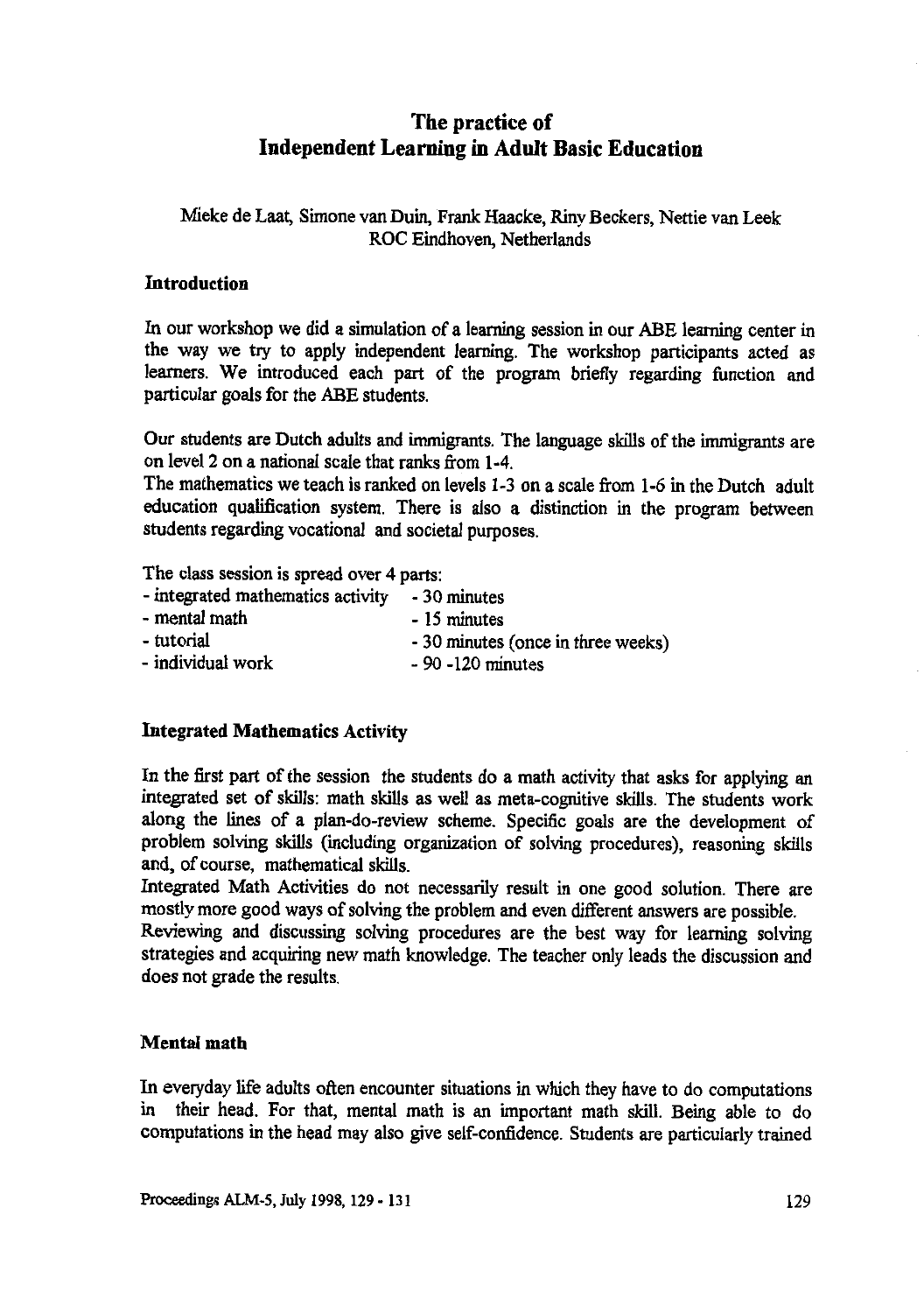**in doing mental math problems in a smart way by practising solving strategies and procedures. The problems that have to be solved are all real life problems.**

**The participants of the workshop did a few problems and started discussing their own ways of problem solving. They did not come to a decision about what should be good and less good ways of problem solving.**

# **Tutorial**

**Once in three weeks the students have a tutorial meeting in groups of six. The meeting is guided by a teacher. The teacher is only discussion leader and asks questions that may clarify discussions.**

**Tutorial talks focus on the process of independent learning and are meant to improve the students' reflection on their own learning skills. By this students become aware of their learning skills and will try to improve these. Students can also discuss problems and stand in the ways they encounter during the course. During the tutorial session they talk about a specific topic and agree about topics they want to work at in the following three weeks.**

**Each tutorial meeting has the following agenda items:**

- **1. Each student reflects his experiences on the topic he worked at during past three weeks**
- **2 There is a discussion on the experiences of all students**
- **3 New action points have been made for the forthcoming three weeks.**

**The workshop participants discovered that it was difficult to formulate a concrete action point at the end of the tutorial meeting to work at. Coming to concrete action points gave much satisfaction. It was also confronting to the participants that the wording of concrete actions that should be applied in coming weeks, prevent diffuse, not-applicable plans. Concrete action points may help students to come forward in their learning process.**

## **Individual programs**

**Students decide what they want to learn in discussion with their teacher. They decide how to manage their course, in an individual way of in a group with peer students. They also stipulate whether they want to do homework or not, want to do all instruction or just a part of it, decide what instruction they want and when. They work in a learning center where teachers go around and are available for assistance and instruction. They talk with the students about their way of learning and how they proceed. If they want instruction, this can be arranged.**

**It should always be possible to adjust the program to the needs the students have. If the students want to change, this may happen. This may be inherent to their learning process.**